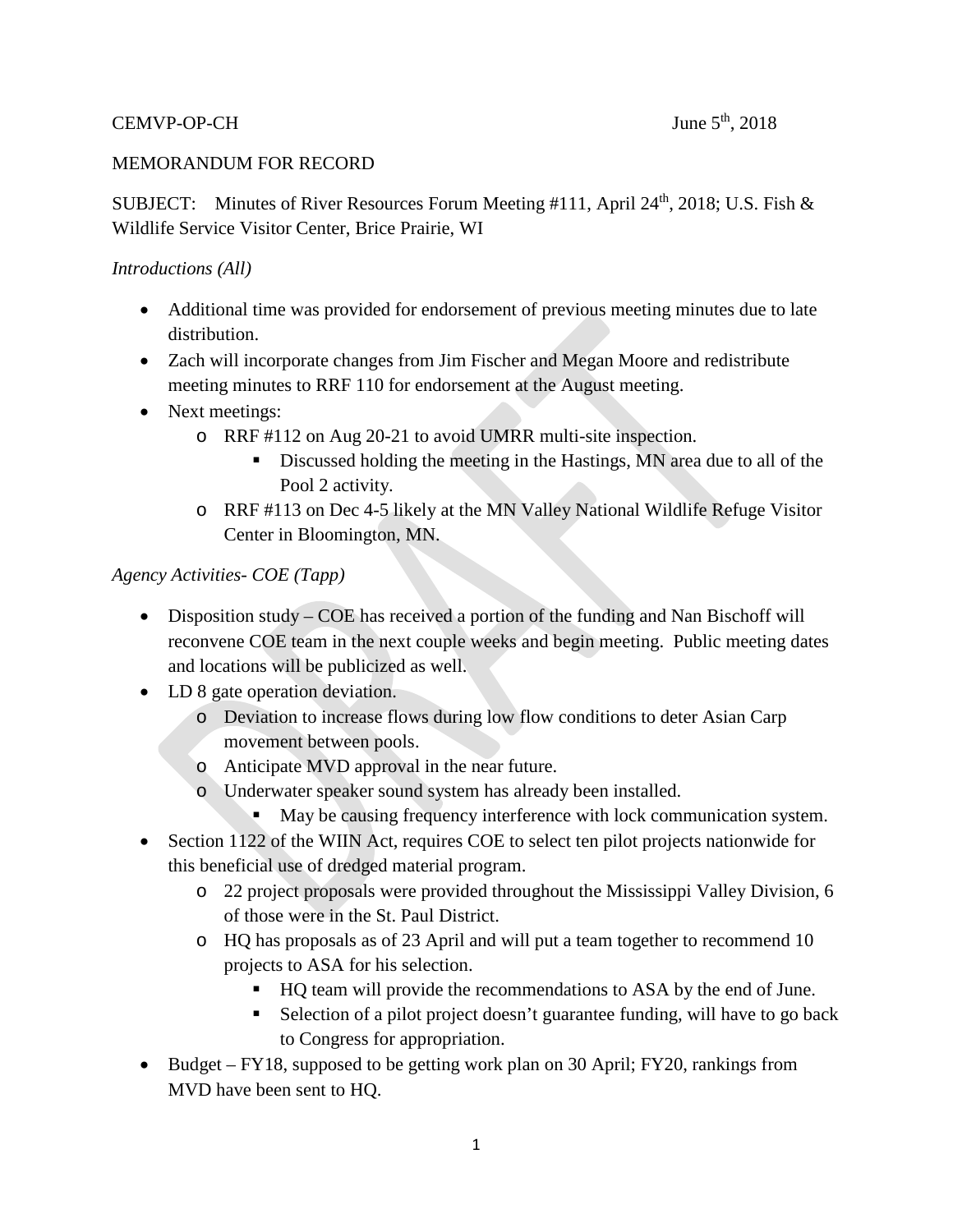*Agency Activities- WDNR (Fischer)*

- Staffing updates:
	- o Former Secretary Kathy Stepp went to work for EPA Region 7, is now working in Region 5 out of Chicago.
	- o New Secretary Dan Meyer was appointed in December after Kathy left.
	- o Deputy Secretary has now been selected as Chief of Staff for EPA Region 5.
	- o Ed Eberly is the new Deputy Secretary for WDNR.
	- o Pat Stevens is Assistant Deputy Secretary WDNR.
	- o Vacancy at Division Administrator level of Secretary's Office.
- Working on internal and external communications review.
	- o Help clarify who to contact for official comments, votes, etc.
	- o Jim Fischer provided an updated contact list to RRF.
- Working with MVR to approve a new placement site in Pool 11 and establish a new MOU.
	- o No comments following January public review for establishment of Hurricane Island site so WQ Cert was provided.
	- $\circ$  New MOU signed March 29<sup>th</sup> is good for five years.
- Worked on Sec 1122 proposal for the HOL Pepin project.
- Working with 5 states on UMRBA "Planning Assistance to States" request to the Corps.
- Office of Great Waters Management Team is holding meetings in La Crosse August 1<sup>st</sup> and 2nd.
- 2018 Great Lakes Meeting is May  $16^{th}$  and  $17^{th}$ .
- Local river team will be hosting  $75<sup>th</sup>$  annual conservation committee meeting 19-21 March 2019.
- Wildlife management program started Biologist recruitment effort to fill six positions throughout the state.
- CWD detected on a wild deer near Eau Claire County which reinitiates the baiting/feeding ban in Eau Claire and other adjacent counties, CWD was detected in Northern Vernon County so the same restrictions apply there.

## *Agency Activities- MDNR (Moore / Dieterman)*

- MOU with MVP has been renewed and is now a five year agreement (was one year previously).
- Environmental review staff discussing Pool 2 CMS EAW initially a record of decision and no EIS needed .
	- o Grey Cloud Island landowner filed suit against MDNR regarding the determination that no EIS would be needed for the Lower Pool 2 Channel Improvement. Steve Tapp mentioned that there's a chance that the lawsuit could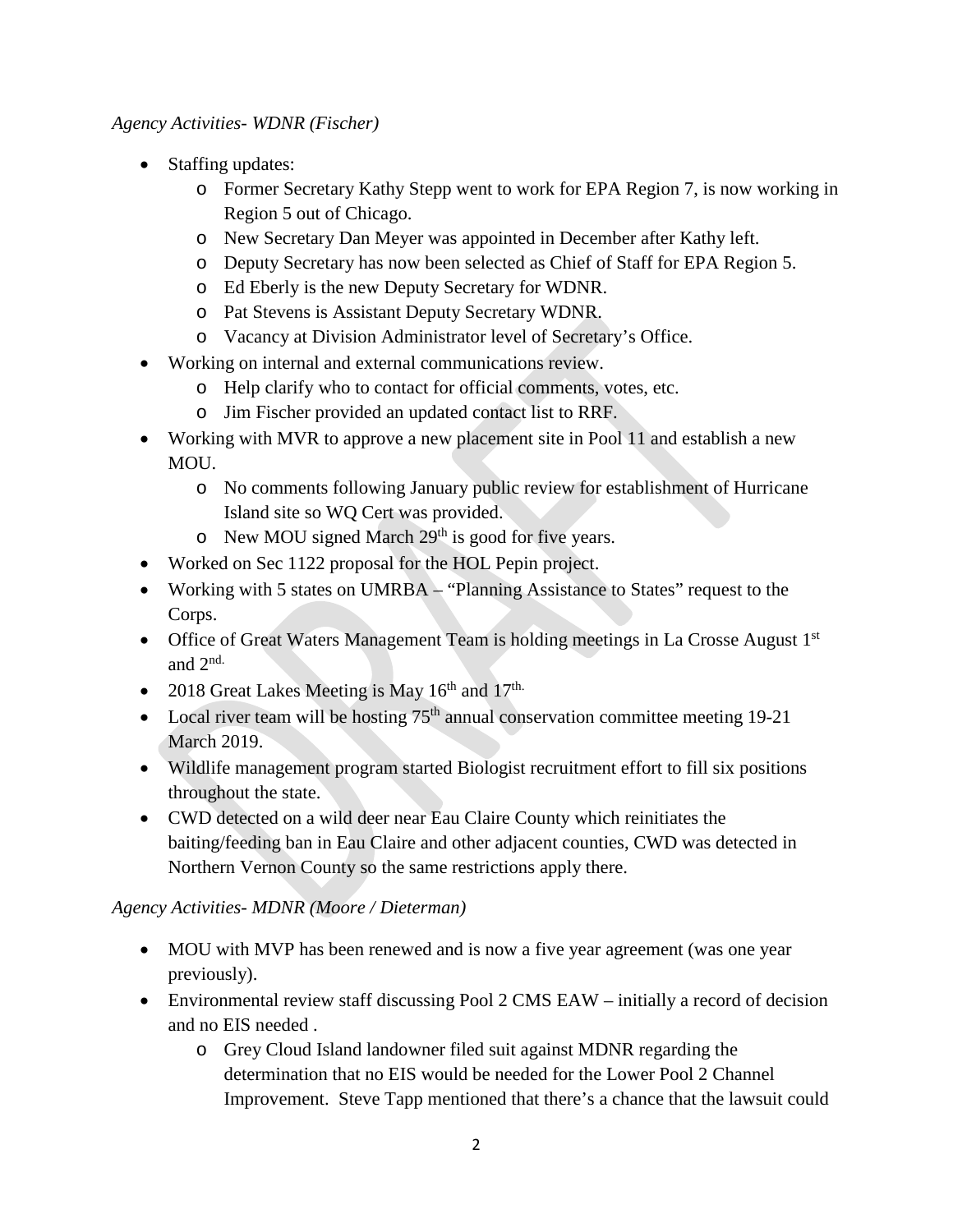be remanded back to the MDNR. Tom Novak is meeting with Corps and MDNR attorneys to see what that would mean for the channel modification.

- Concern is more tied to the dredging (contaminates), but the rock placement requires dredging due to flood stage impacts, so both may be further delayed.
- LS Marine completed the Brewer Lake inlet channel modification on 23 April.
	- o Hoping to see improvements with regard to sediment entering Buff Slough.
- WI and MN DNR will be holding a series of public meetings throughout the month of May to discuss a potential change to all fishing regulations in all Miss. River border waters. May be changing bag and size limits on the Mississippi. (No planned impacts to the St. Croix).
	- o No meeting scheduled yet with the Iowa border waters. Iowa is currently pushing for a license increase do not want to change regulations at this time.

## *Agency Activities- Friends of Pool 2 (Senglaub)*

• Annual meeting will be held 4 May from 5-9pm at the St. Paul Yacht Club, free event. o Family friendly event, encourages participation from RRF members.

## *Agency Activities- FWS (Tim Yager)*

- Personnel updates filled maintenance positions in Winona (Bob Costa) and La Crosse (Jake Schubinski).
	- o Responsible for boat landings, act as a face of the refuge to the public.
- Jamie Bertron started in Visitor Services at the LaCrosse District.
- Russ Englekey retired at the end of March (deputy at Savannah).
	- o Planning to hire a developmental position in Savannah.
- Damen Witt retired as LEO in Savannah district.
- Regional Director Tom Nelius will retire end of June.
- Deputy Chief of Refuges retiring end of June.
- Tim Bodien transferred out from MN Valley, Serena Selbow from Alaska will be reporting at MN Valley beginning in June.
- Recently signed agreement with City of Winona to manage about 1,000 acres of floodplain that is owned by the City of Winona but is in Wisconsin as part of national wildlife refuge system.
- Contracted with archivist and discovered that they have property which needs to be curated – if there are any older pieces of property in other Federal buildings, those things could be considered historic property and may require curation.
- Last several years have had some ad-hoc efforts to pursue forest restoration Tim asked about potential for establishing a forest restoration work group that would better serve long-term efforts to focus on forest restoration.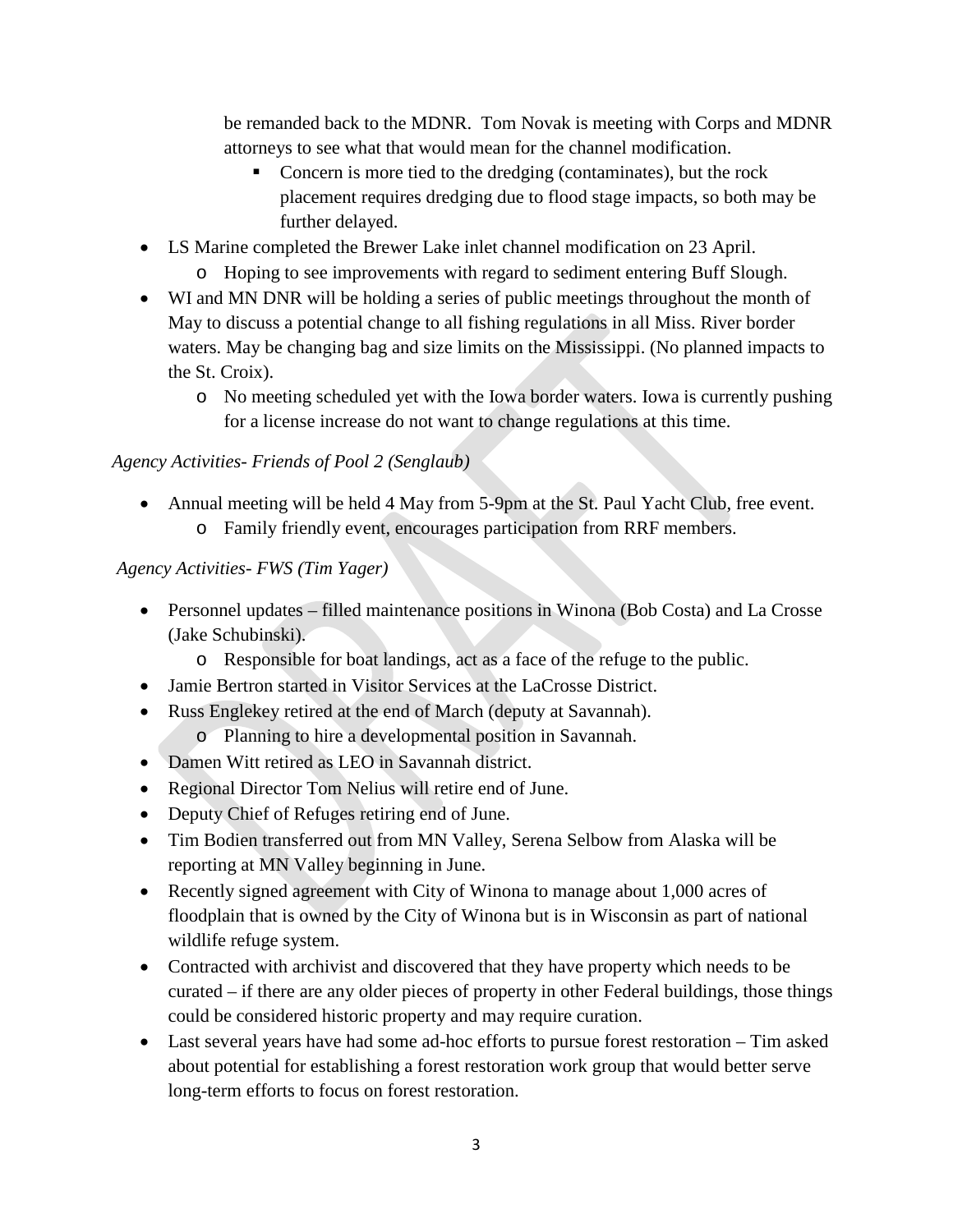o Jim suggested revisiting this after Andy's presentation this afternoon.

## *Agency Activities- IDNR (Hansen)*

• Mike Griffin officially retired the end of March, Kirk Hansen is backfilling behind Mike Griffin and is looking forward to working with the group*.*

## *Agency Activities- American Rivers (Dorothy)*

- Released 10 most endangered rivers report April 10th two rivers listed from UMR basin 1) UMR gorge, and 2) Kinnickinnic River, last tributary on the St. Croix. Both listed for dam removal opportunities.
	- o American Rivers saw this as an opportunity to bring attention to these two rivers in hope to advance the ecosystem restoration efforts.
- Working with COE on disposition study hearing that the next WRDA bill will force the COE to further accelerate the disposition study, WRDA expected to come out May  $7<sup>th</sup>$ .
- Working on the watershed study State of  $IL$  is looking to establish a task force to engage in the watershed study.

### *Agency Activities- MnDOT (Phenow)*

• No new updates

## *Recreation Work Group (Yager / Pednault)*

- Last met on 22 February good participation, had representatives from MN, FOP2, WI, COE, FWS.
- Jess Altoff replaced Craig Blommer at the MDNR.
- John Senglaub provided update on behalf of Friends of Pool 2 (FOP2).
- Ruth Nissen retired the end of March was recognized as a runner up at the UMRCC for the Conservation Award which is the highest recognition the UMRCC provides.
- Kevin Berg provided update on lease changes throughout the COE.
- New chair Kendra Pednault (FWS).
- Spoke about establishing a charter referenced the FWWG charter.
- All buoys above River Mile 844 have been removed by the USCG recreation may continue with uncertainty as to where there is/isn't water.
- Discussed different things that may by covered under a programmatic EA.
	- o Some actions may involve further environmental compliance and may require coverage under a programmatic EA – shoreline disturbances.
- Pool 7/8 beach plan is ready for endorsement.
- John Senglaub requested support for use of Upper Landing for water taxis and excursion boats, landing hasn't been used for that purpose.
	- o Located upstream of Lamberts Landing.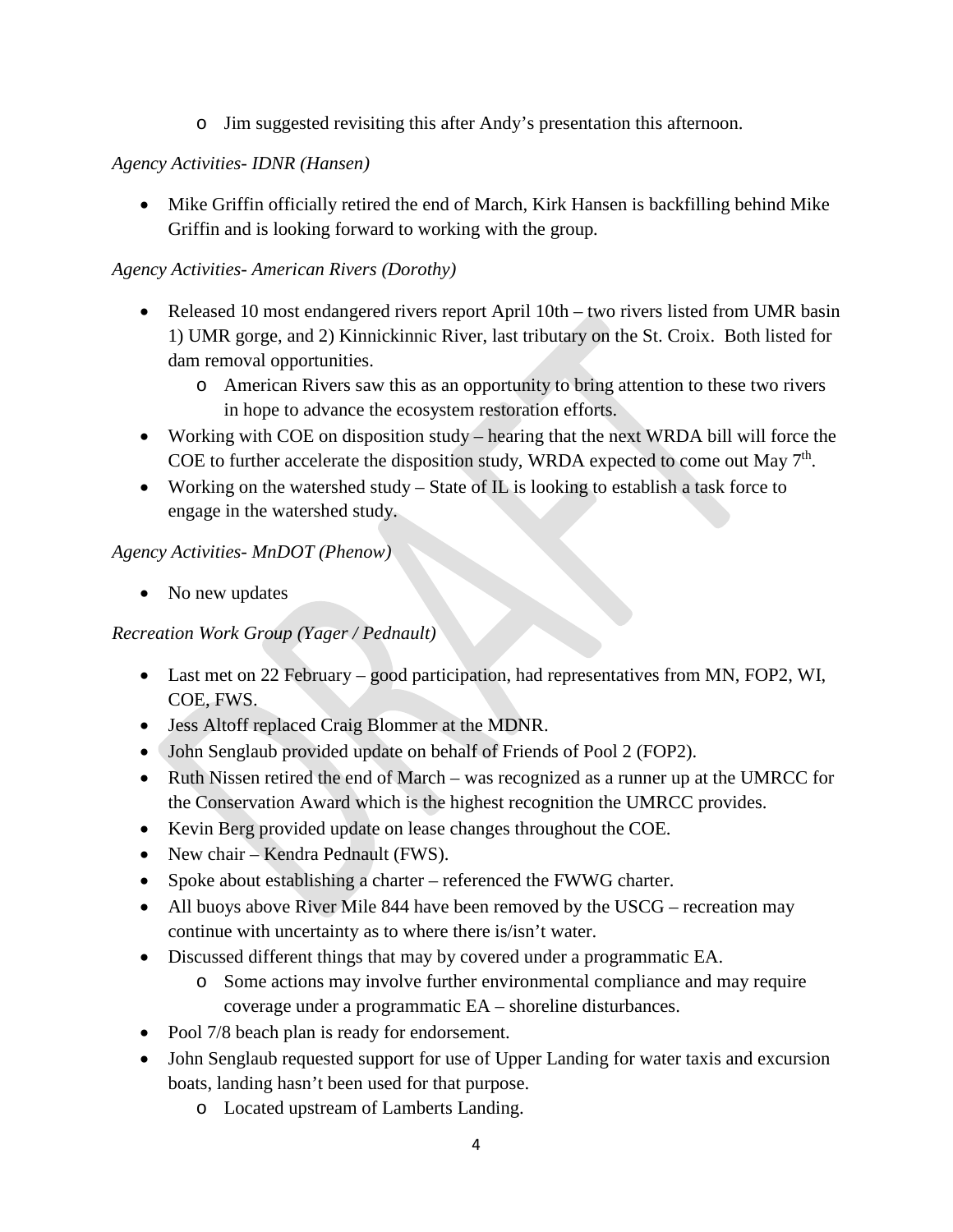- o Parks and Recreation spent a lot of money restoring the location years ago and it has not been used for recreation since.
- o Access dredging would be required to accommodate recreation at the landing.
- o Being used as a temporary barge fleeting area.
- o Since Sack House has opened along the river, there's been a lot of discussion as to allowing recreational boats to moor near the Sack House.
- o John S stated that the City of St. Paul won't support recreational boats mooring there as they don't feel it's safe with the barges located there  $-$  is it possible to work through RWG to revisit the temporary barge fleeting there and see if those barges can be relocated so that the City will support?
- o The RRF doesn't have enough information to weigh in on this and would support the RWG looking into the issue further.
- Discussed developing a good way to track recreation usage on the river.
	- o Discussed trying to do another round of recreation boating study.
	- o RRF asked if it was possible to obtain previous usage data that was being housed at St. Mary's.
	- o Megan Moore mentioned it would be good to reach out to Jess Althoff she's the MDNR contact on the RWG – she could contact the watercraft supervisor to have the inspectors survey while they're out inspecting.
		- RWG could discuss need and how it would be done. They could put together a protocol and disseminate to inspectors for WDNR and MDNR.

#### *Navigation Work Group Activities (Cottrell)*

- Last met at the end of November.
- Expecting to meet once per year to keep momentum going within the group.
- Megan asked whether it would be possible for NWG to discuss whether mooring had changed at the foot of Lake Pepin.
	- o Dan Cottrell stated that was discussed in November and there aren't any known groundings in that location and no change in mooring, but they are losing passing areas, so towboats may be holding in areas that they haven't before.
- USCG Cutter Wyaconda has been into the district twice to date, once to LD 4 and once to the top of the district in Pool 1.
- Bill Huber asked if they changed to a smaller buoy. Dan C said that has been discussed and some of the smaller buoys have been implemented in certain straight reaches throughout MVP.
	- o Dan C hasn't heard any other updates regarding use of smaller buoys, but will follow up with USCG and report back to the RRF.

#### *Channel Maintenance Program Activities (Cottrell, Kimmel, Machajewski and Tapp)*

• Steve – HEC-RAS, Buoy removal, Winter WLM, Grounding reporting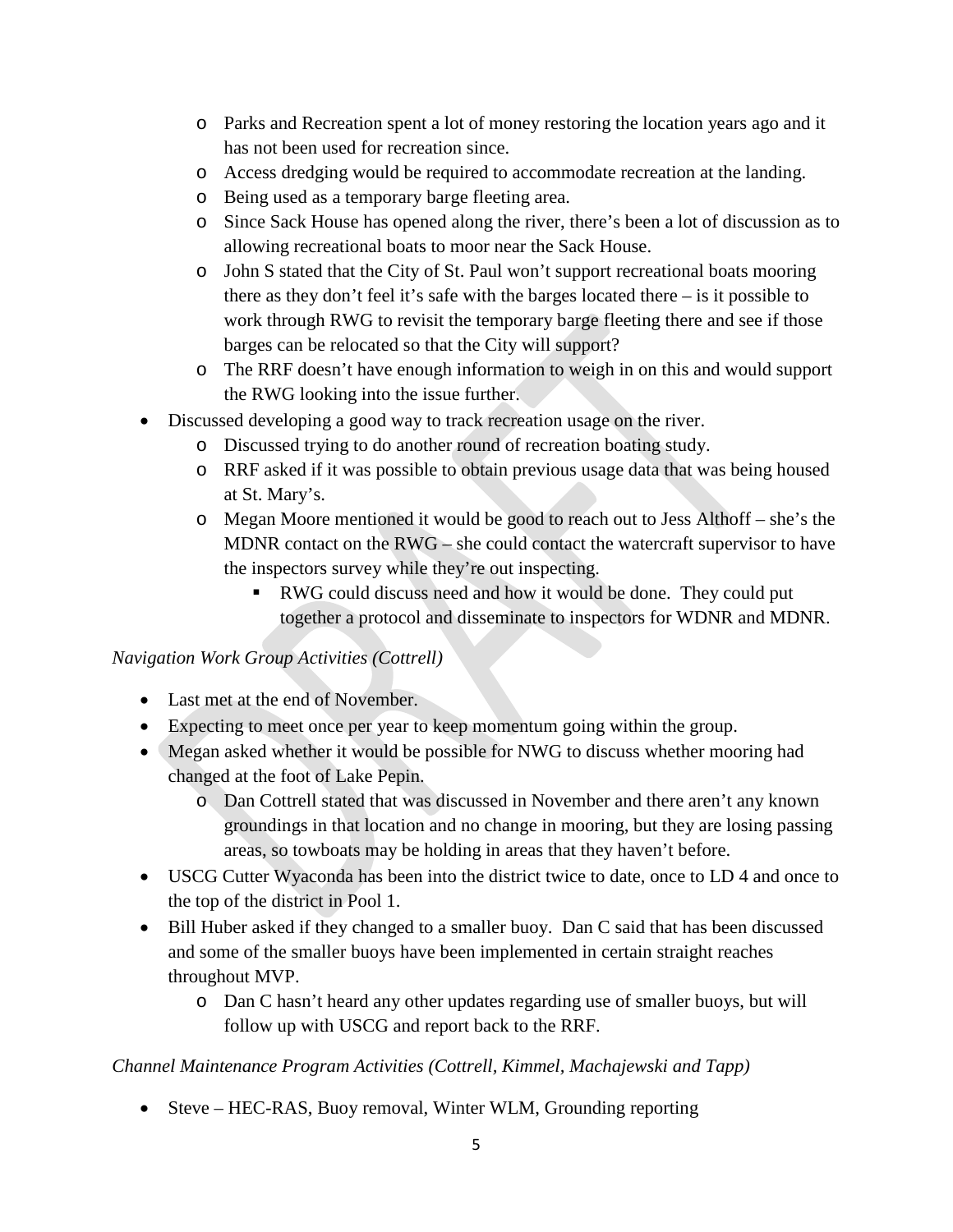- o USAF to HOL Pepin HEC-RAS report has been completed, internal discussions within COE to determine what will be done moving forward from an operational perspective (whether to dredge in Pool 1).
- o Buoy removal buoys and daymarks from confluence of MN River (RM 844) up have been removed as of a week and a half ago.
	- Received some concerns from local users regarding not having the channel marked and lack of notification. This was a USCG decision and they provided public notification prior to removing buoys.
	- No final determination from the COE standpoint, however, there is a USCG memo which states that the buoys will be removed.
		- If COE determines they will continue channel maintenance efforts in Pool 1, the USCG will likely add the buoys again.
	- COE hope to have a decision on Pool 1 maintenance by Aug RRF.
		- Dan C clarified that this is an interim decision and may change once the disposition study is finalized.
- o Winter WLM considering whether or not to have lock staffed in the evening throughout the winter; will still try to hold the top of the band, but won't have an immediate response to adjust pool, this would occur in January of 2019 at the earliest.
	- This would be for all locks except LSAF.
	- Regulators said it would be unlikely they would get out of the band especially in the winter when fluctuations are less drastic.
	- Jim asked whether or not this will require environmental compliance Steve C stated that they will look into it, but likely won't require an EA.
- o Grounding reporting defined complaints, non-critical groundings, and critical groundings (see handout); discussed sharing information with partners regarding groundings – challenge that we may have is that a critical grounding is something that is critical to the COE (in the channel), which may not be critical from the partners' perspective.
	- **Partners likely have greater concern regarding non-critical channel** groundings which won't be critical from the COE perspective.
		- COE notified of critical groundings 24/7 so can provide that information upon notification, but COE is not notified of noncritical groundings 24/7 so information pertaining to that category of grounding will not be as readily available.
	- Looking for uniformity in the dissemination process send the same information to all partners under the same set of circumstances.
	- **MDNR** (Megan) proposed receiving all information and then allowing the agency to differentiate between what is of concern to them or not.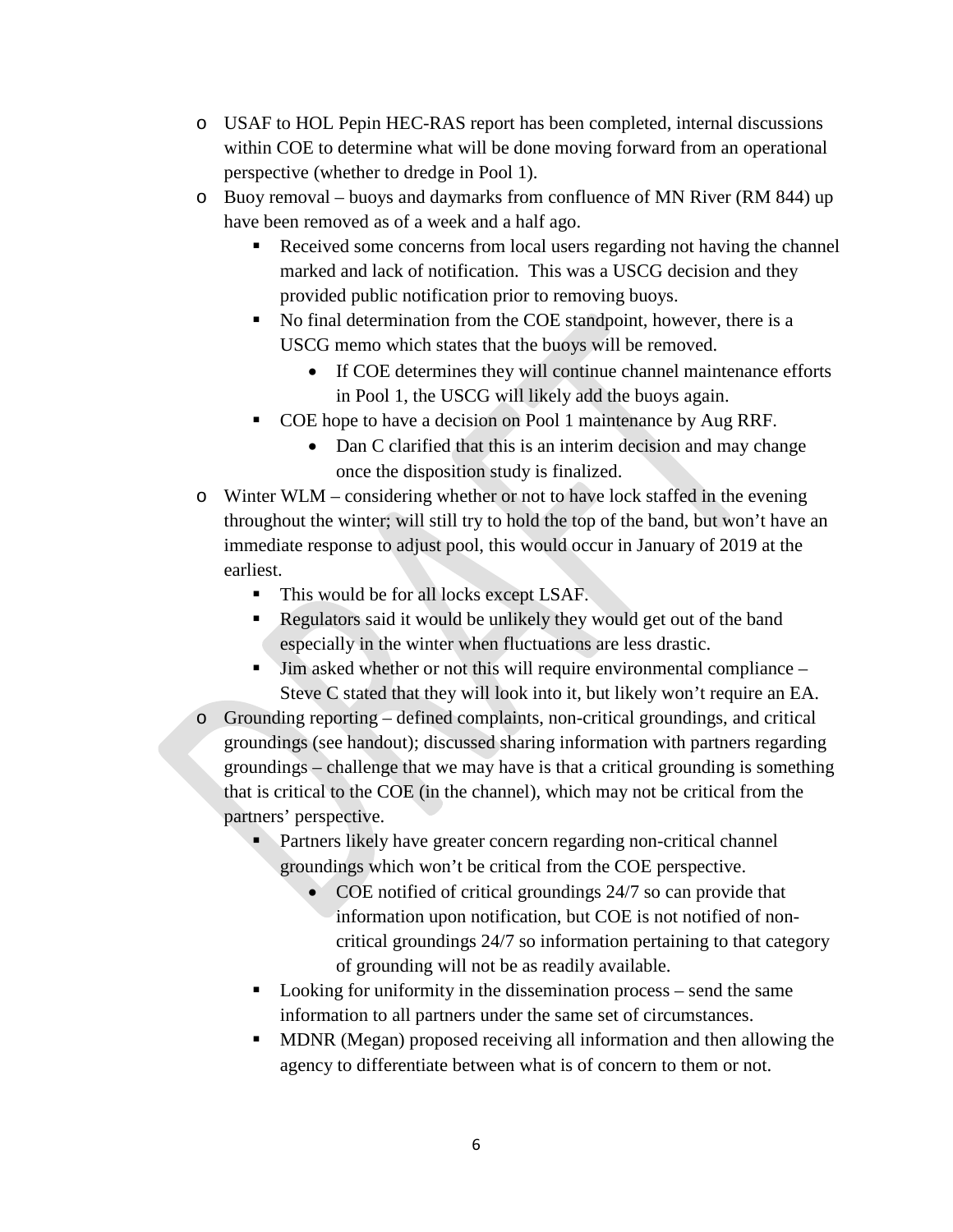- Jim asked if we have historic grounding data Dan C confirmed back to 1990 we've tracked groundings though have improved in the last eight years.
- $\overline{COE}$  Steve discussed the proposal of providing critical grounding information (groundings which we feel will last a long time and be worthy of sharing to partners, which triggers coordination with upper management) and non-critical groundings outside the channel to the partners.
	- Requested that the states provide one POC where this information can go and the agency can distribute – email sent to Steve T and Dan C.
	- MDNR and WDNR requested to be provided all critical and noncritical groundings, whatever information can be shared with the partners.
- Dan Channel Management Studies and Dredge Schedule.
	- o Upper Approach to LD7 outdraft has shifted to a locks and dams project now.
		- Looking to find a solution to mitigate the towboats getting pulled away from the lock wall.
		- Eric Hanson working on EA for a proposal to construct a weir off the auxiliary lock bullnose which will tie into the existing sand spit which is migrating downstream to help alleviate the problem.
		- Jim asked if COE would seek RRF endorsement of this project.
			- Steve commented that generally projects like this haven't come to RRF for endorsement.
			- Will have Eric Hanson reach out to States and FWS and they will get a chance to review the EA.
			- Consensus was no need to pursue RRF endorsement.
	- o LP10 CMS study has been kicked off, but it's been slow moving.
		- Emphasizing the importance of focusing on Upper Approach to LD10 likely to be dredged as soon as the EA is completed.
		- Mussel sampling likely for Upper Approach to LD 10 the week of 7 May.
	- o Dredging schedule (see handout).
		- Coulters Island has a lot of material, was dredged twice last year and is already holding  $\sim$ 36K cy.
		- Pool 8 isn't holding a lot of material as of now and Lower Pool 4 isn't as bad as it has been in recent years.
		- Haven't targeted a start date for the mechanical contractor yet.
		- Tentatively looking to start the Goetz in mid-May.
		- Both the dredge Goetz and Government Mechanical are ready to mobilize for dredging if there is a need.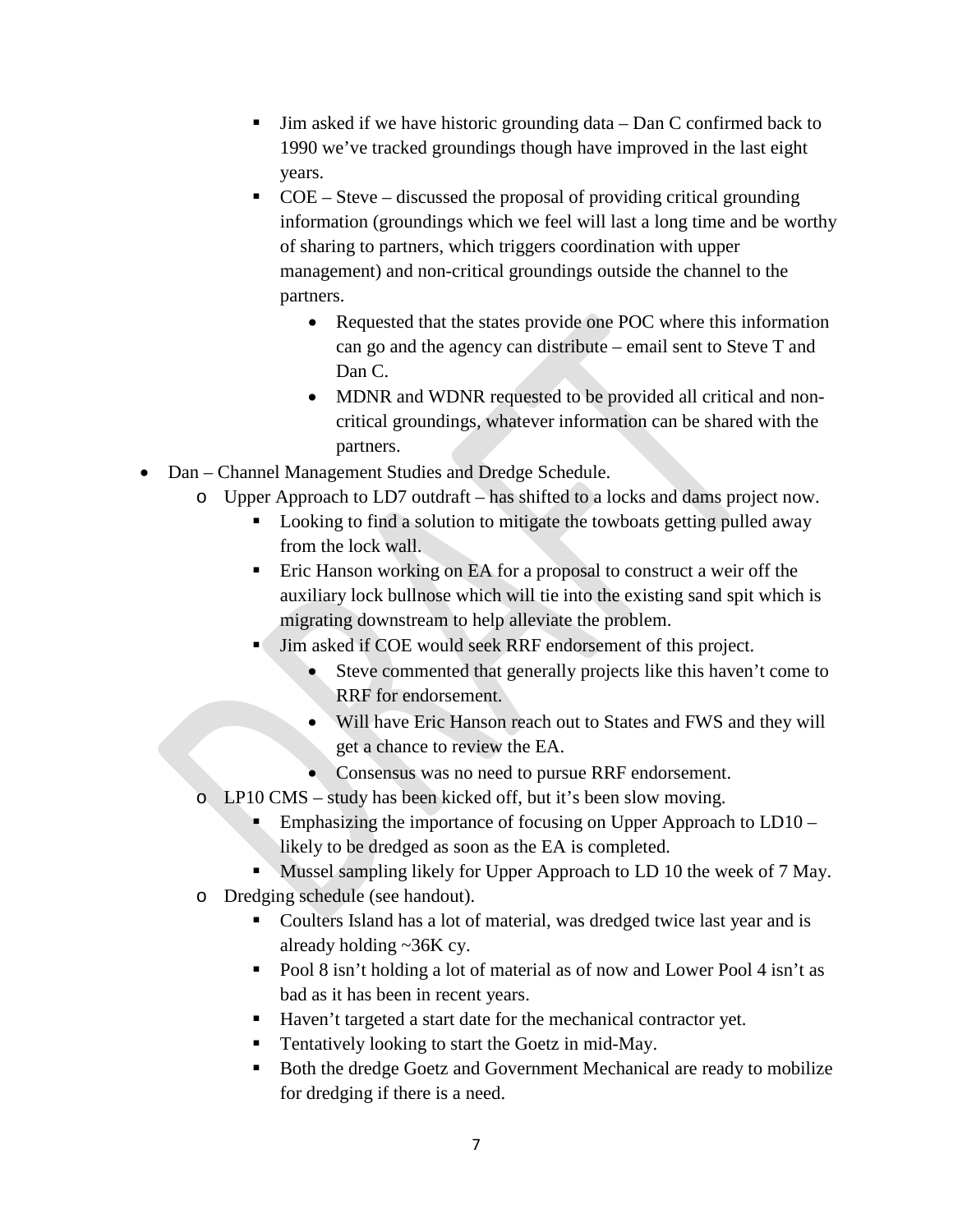- **MDNR** would like to schedule a tour of the Goetz as they have people filling new roles in upper management.
- Zach RE status, placement site status, Pool 2 DMMP.
	- o RE status: Corps' process for utilizing land for dredged material placement has changed substantially in the recent past.
		- Red Wing Commercial Harbor last season as an example, had to pull teeth in order to establish a Right of Entry for construction in order to complete last minute dredging operations.
		- Standard estate acquiring use of land via fee acquisition.
		- Non-standard estate (NSE) any use of land for dredged material placement which isn't fee acquisition.
			- NSE process requires the district to put together a 15-20 page justification document including the draft easement agreement and any other supporting documentation followed by MVD/HQ review and approval.
			- Current NSE's in the pipeline: Southport and Red Wing Commercial Harbor.
	- o Placement site shaping.
		- Completed site work at Mosquito Island on 27 March final grading done by M&R while island was concurrently seeded by RNR.
		- Currently spreading ~15K cy of fine material on Lower Grey Cloud Island which will also be seeded by RNR.
			- Work was deferred last week due to weather.
		- Working with M&R and PSB to begin additional shaping at Fountain City 1 site.
		- Plan to assess condition of sites in Lower Pool 4 and Pool 5 on 25 April, Placement Site and Channel Management Activities schedule will be posted to the channel maintenance webpage once finalized.
	- o Placement site status sites of concern.
		- Southport (RE) NSE is currently at MVD for a second review, we're hoping the document goes forward to HQ for additional review once a draft RE agreement is worked out with the SPPA.
			- SPPA reviewed draft RE easement and COE is now assessing their comments and will schedule a follow-up meeting.
		- $\blacksquare$  Hastings / Koch (lack of options) will continue to explore opportunities for placement in Upper Pool 3, Hastings site is emergency option.
		- Corps Island (capacity) though planning for excavation is moving forward.
		- Red Wing Commercial Harbor (RE) NSE is currently being drafted, has yet to go to MVD for review, is of big concern, hopefully will go faster because of lessons learned at Southport.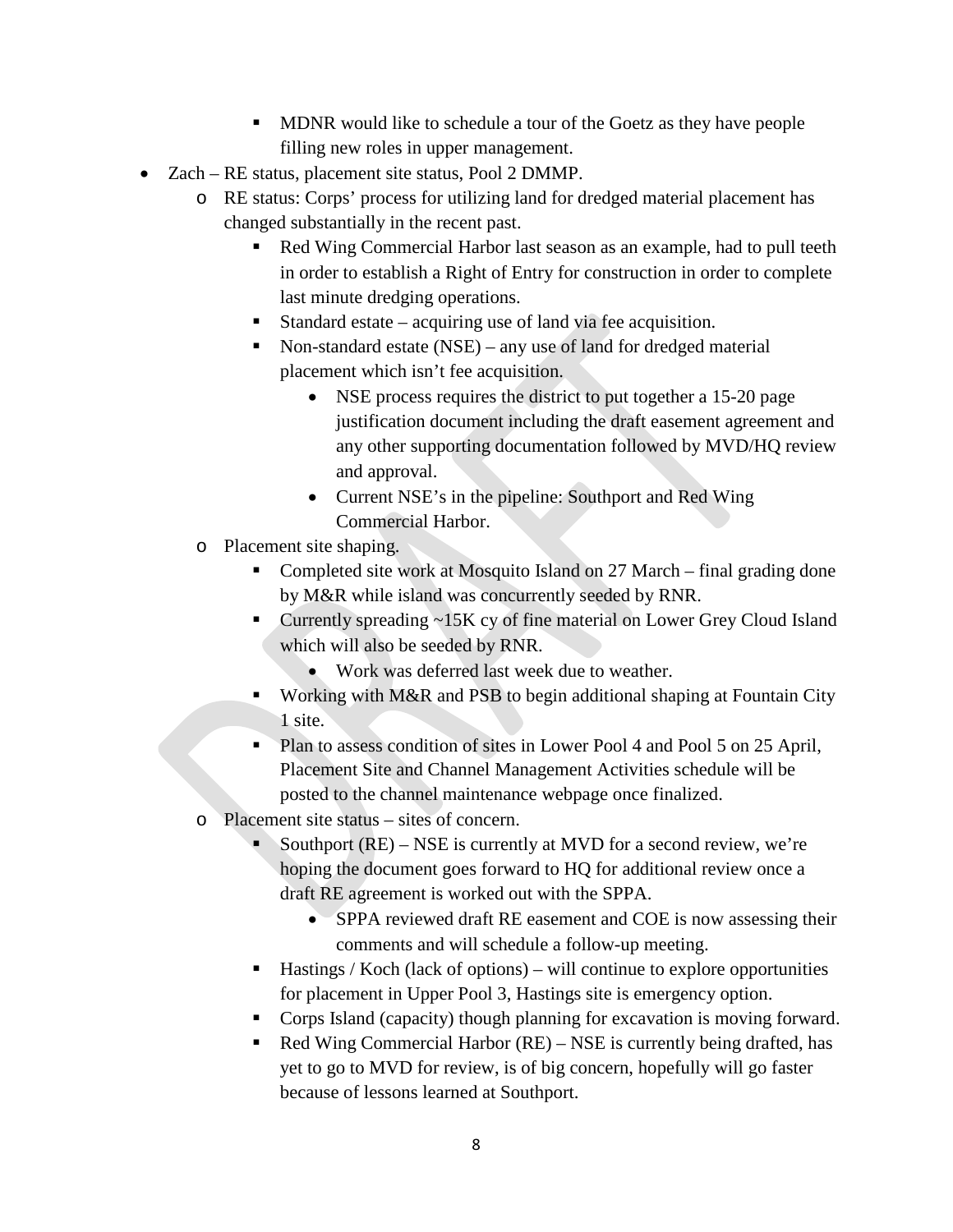- Reads Landing (capacity).
- Alma Marina (capacity) shaping will be needed prior to placement.
- Fountain City 1 (capacity) received a lot more beneficial use than usual due to Homer being closed for use and Trempealeau being empty, but still a potential balance of material issue longer term.
- Homer (capacity).
- Mississippi Gardens (operations) EA underway, COE to discuss whether to pursue implementation of hydraulic site modification, likely some road work needed prior to mechanical placement.
- o Pool 2 DMMP.
	- Fine material spreading is happening now at Grey Cloud Island.
	- $\blacksquare$  40 year plan is in the works.
	- Several meetings have occurred with landowner (PAS)  $&$  mining tenant (Aggregate Industries).
	- The plan covers all of Pool 2.
		- Draft report is complete.
		- April- In Progress Review (IPR) w/ Division.
		- May- meet w/ landowners, talk about 400k cy, report endorsement, draft DMMP out. Additional sediment testing.
		- June Complete EAW.
		- September Finalized report & FONSI.
- Paul long-term planning DMMP's and Site Unloading.
	- o MOU with MDNR signed, five year agreement this time special thanks to Bill Huber.
	- o Lost Island Unloading 414K cy removed last year (1.3m to be removed), 2018 planning to go 24 hrs / 5 days per week in hopes to get the project finished this year and not have to return next year.
		- 0930 hrs this morning discovered that Newt doesn't need to wait for the eagles to fledge the nest to begin excavation.
		- Newt has established an eagle monitoring plan and hired Driftless Area Bird Conservation to complete the monitoring, if agitated work will stop for 2 hours.
		- Hope to resume operations at Lost Island next week Monday, 30 April.
		- An OSIT meeting will be scheduled once they are running a full capacity.
	- o Corps Island Unloading hope to advertise and award a contract this FY (August) for unloading Corps Island. Contract method will be Contractor Selected Placement Site (CSPS), where the contractor will determine method and location for placement.
		- Paul has spoken to several local pit owners who are all interested in the material.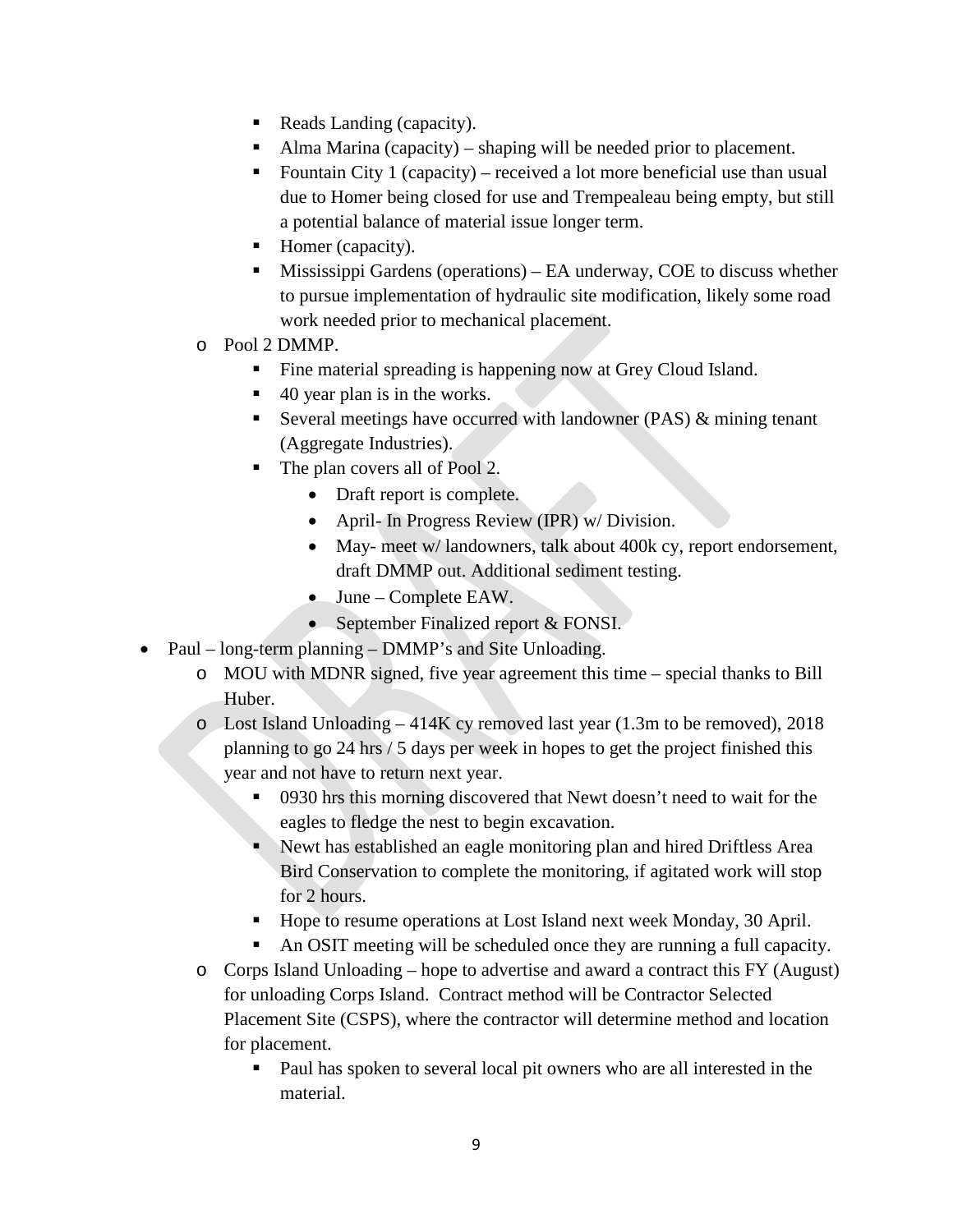- Diamond Bluff is more receptive this time around.
- $\blacksquare$  WDNR sympathetic with regard to the need to execute funding, most concerned with the uncertainty of placement which is outside the MOU process – adds work to the WDNR for the review/permitting, WDNR will have to engage their solid waste department.
- WI would have to regulate the material placement and future potential uses and it is anticipated that the landowners will want to reuse this material for various purposes.
- Discussed potential of pursuing an O&M island in Sturgeon Lake (island D) to help reduce placement at Corps Island (may not alleviate some concerns with this unloading, but would reduce future placement at Corps Island).
	- Steve C stated that the general estimate for constructing islands is \$30/cy, so taking material from Corps Island would exceed that Federal Standard, but utilizing channel material may be within the Federal Standard.
- o Next excavation likely to be Reads Landing.
- o Pursuing another trucking contract to remove material from the Wabasha Gravel Pit and take material to the DQ pit (300K cy is the target).
- o LP4 DMMP.
	- **Pursuing potential use of Section 217 authority, which provides the COE** the ability to provide a tipping fee to a non-federal entity for managing material placed by the COE.
	- Working to develop an MOU with the Port Authority of Wabasha (currently at MVD/HQ review), hope to have MOU signed next month.
	- Section 217 authority provides Port Authority of Wabasha rights to be compensated for managing property owned by both the COE and the City of Wabasha.
	- Draft DMMP to stakeholders this summer followed by public review of the draft – finalized plan potentially by fall of this year and RRF endorsement in the winter.
	- FRAC testing additional testing completed in February, favorable results though decent amount of iron in the material which reduces strength of the material; potential market for iron material as well.
- o P5 DMMP.
	- Willing seller of 300 acres near Kellogg, MN MDNR, TNC, and COE met with landowner to discuss potential use of property.
		- Landowner wanted to have one agency lead charge, which has been identified as the COE.
- o P6 DMMP.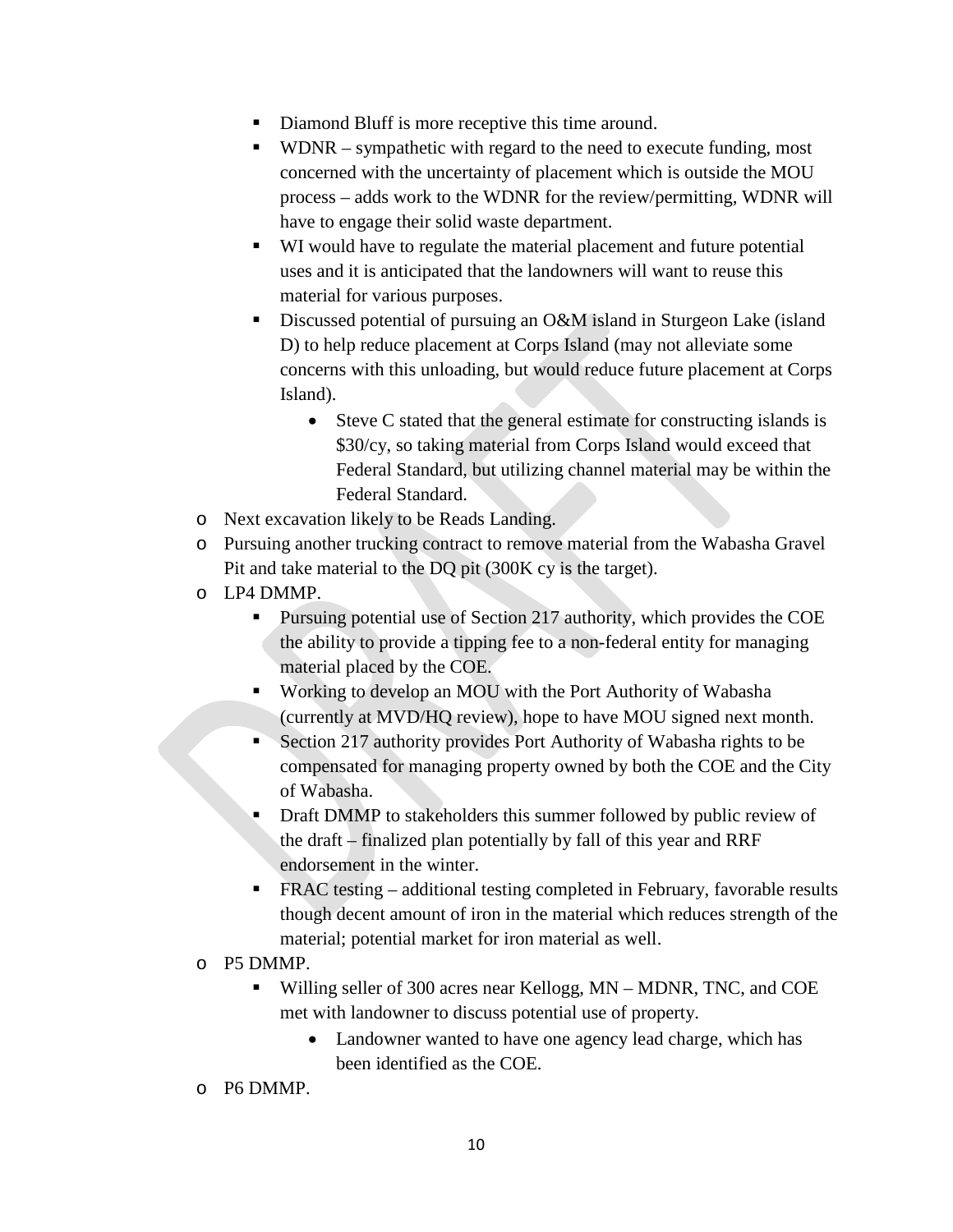- Hope to have updated draft to stakeholders later this spring.
- Acquisition process for the Hemker portion of the Homer site is almost completed – hope to have site formally acquired sometime in June.
- Looking at Grover property as well.
- o P9 DMMP.
	- Has been deferred until next fiscal year
- o Beneficial Use Opportunity A contractor contacted Paul about a need for 250K cy of material needed for a solar field, they are looking at either Wabasha Gravel Pit or West Newton Chute as the borrow source.

### *Pool 2 CMS – Boulanger Bend to LD 2 (Novak)*

- Intend to begin constructing upper rock structure and then excavate the 400K cy.
- Mussel Task Order start the  $2<sup>nd</sup>$  of May.
- Met Council is going to protect their outfall that will be under the downstream structure.
- 2018 efforts:
	- o Jan– awarded task order to relocate mussels.
	- o 1 May 15 July complete mussel relocation (upstream rock structure).
	- o 16 July 30 November construct upstream rock structure (Newt).
	- o September advertise/award Phase II (400K cy of material from the channel).
- Proposed work in 2019:
	- o 1 May 15 July complete mussel relocation (downstream rock structure).
	- o 16 July 30 November construct downstream rock structure, initiate/complete channel improvement dredging.

#### *LD2 Embankment (Novak)*

- Purpose is to protect upstream side of Lock and Dam 2 embankment from future erosion.
- Looking at various concepts offshore island with a berm received favorable comments at the project partner meeting.
- Preliminary design shows need for 180K cy sand and 40K cy fines.
- Need to complete EA and expect report completion in 2018.
- Team is currently putting together a project report have already done mussel surveys, sediment sampling, and hydraulic modeling.

#### *Upper Mississippi River Restoration (Novak)*

- FY18 and FY19 President's Budget: \$33 million (highest authorized appropriation).
- Harpers Slough final year in construction.
	- o Tree planting completed 20 April.
	- o Project dedication likely to be held in August.
- Conway Lake hoping to award fully funded contract in June 2018.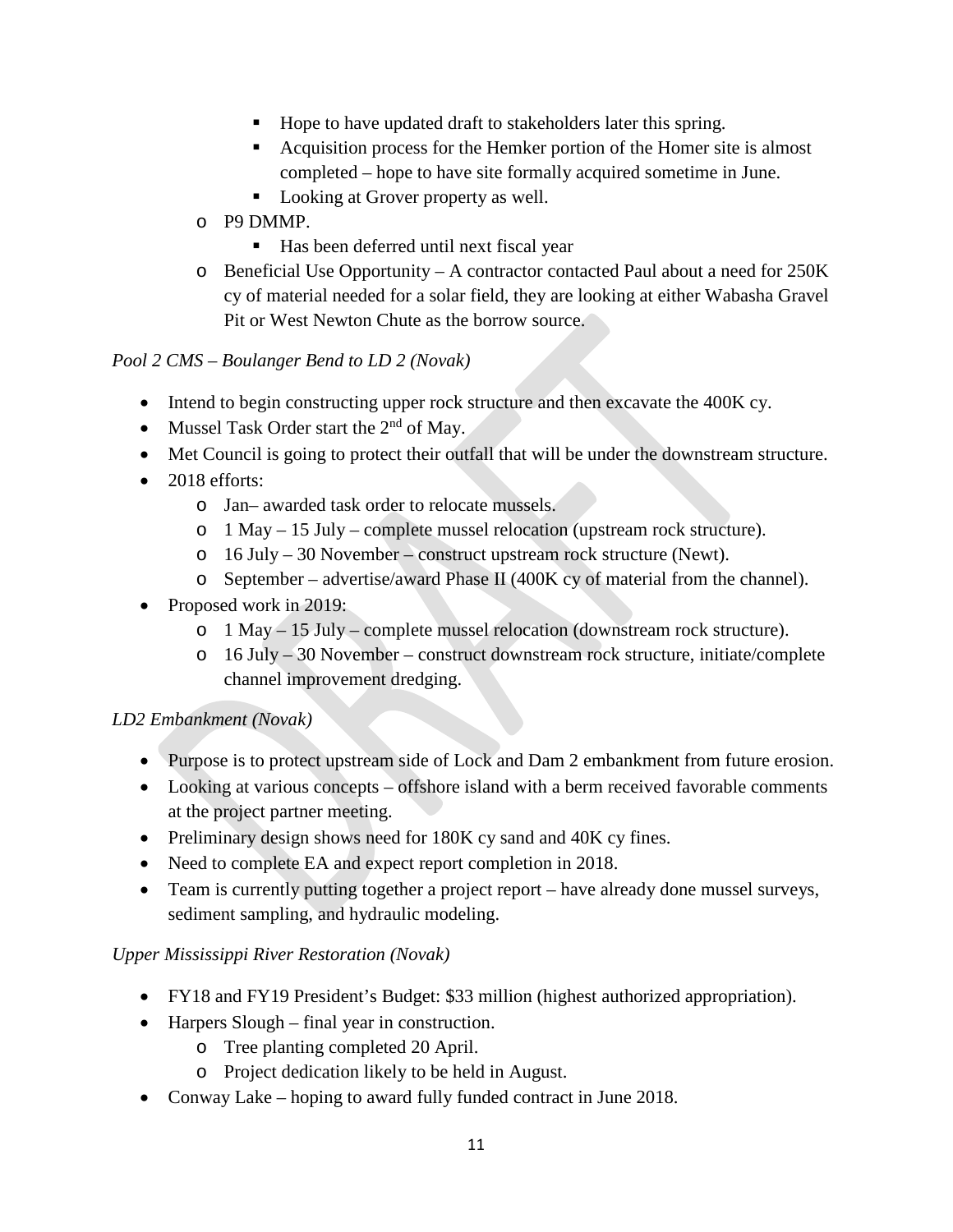- o Measures are focused on floodplain forest and overwintering.
- o Currently in Contracting Office.
- McGregor Lake team is currently wrapping up feasibility.
	- o Measures are focused on floodplain forest and overwintering.
	- o Complete draft in May, finalize in August.
- Bass Lake Marsh Wetlands currently in feasibility phase.
	- o Initiated planning in December 2017.
	- o Measures are focused on lake levels, emergent marsh, ephemeral wetland habitat protection/enhancement.
	- o Completed site visits in March.
- Lower Pool 10 currently in feasibility phase.
	- o Initiated planning in April 2018.
	- o Measures are focused on floodplain forest, overwintering.
	- o Coordinate with Lower Pool 10 CMS and RSM
- Completing site inspections of multiple previously constructed project sites in August.
	- o Hope to have an attendance list narrowed down by 4 May.

#### *Section 204 Projects –Head of Lake Pepin - Pigs Eye Lake (Novak)*

- Held public meeting at St. James Hotel on 4 April.
	- o Meeting was very well attended.
	- o Recreation was a point of emphasis, several individuals referenced that they use Katherine's Pass on a seasonal basis.
	- o Overall very positive outcome from the public meeting.
- WDNR put a package in for the Section 1122 pilot project process.
- Looking at various alternatives to accommodate various levels of funding available and to accommodate balance of material.
- Hydraulics staff has begun modeling the different structures and alternatives.
- Team will continue proceeding under the Section 204 authority.
- Pigs Eye Lake no new updates project is shovel ready, awaiting funding.

#### *Developing a Tool to Prioritize Floodplain Forest Management on the UMR (Meier)*

- Biggest driving document for forest management is the Upper Miss River Systemic Forest Stewardship Plan.
	- o Addresses various concerns at the system level and at the project site level.
	- o System defined as UMRS, project site generally between 2-100 acres.
- There's an opportunity to improve prioritization at the pool or reach level and make informed decisions on where to do forest work.
- Trying to synthesize existing data into mapping tools so it's possible to look at a pool and identify specific areas that could be targeted for forest restoration.
- Working on creating habitat targets for desired conditions and identifying threats to forest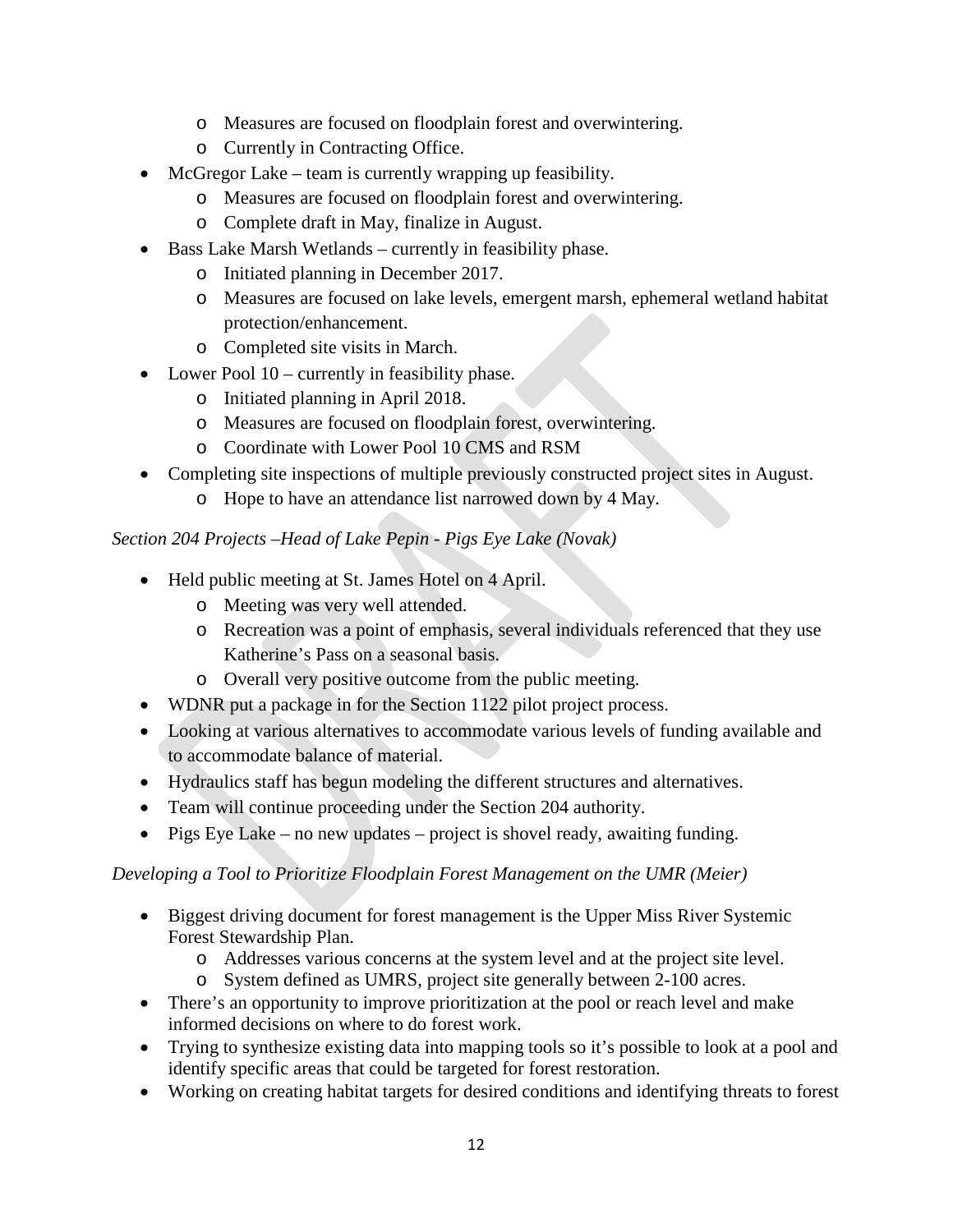health.

- o Potential for a floodplain forest working group to help establish criteria for the above.
- Tim Yager proposed that adding a forest management working group as a component of the River Resources Forum would help increase the legitimate need to bring foresters together and improve forest conditions throughout the UMR.
	- o Randy commented that enhancing the organizational structure will also be an added benefit.
	- o Scope of this work group may be beyond the pool-wide scope of other groups such as the Water Level Management Task Force.
	- o Steve Clark mentioned concern about the scope of the work group becoming too grand that the tasks are too large.
	- o A questions was raised whether agencies have resources to devote to this effort.
	- o Agencies need to discuss internally and come up with ideas on how this would work. They can reference the "Resolution for Establishment of River Resource Forum Technical Work Groups" document posted on the CMMP website (Appendix A, Exhibit C). This issue will be added to the August agenda for further discussion.

*UMRS Watershed Study (Ney) \*\*\*need help reviewing, couldn't hear\*\*\**

- Josh Ney is the new Policy and Programs Director at UMRBA and has been with the organization over five months now.
- UMRBA board meeting April  $3^{rd}$  and 4th was a follow up to the 2017 Flood Risk and Sediment Management Summit.
	- o Clarify UMRBA board's expectations for the Planning Assistance to States (PAS).
- Potential for a larger section 729 study.
- Communication and engagement with stakeholders early on is important, States wish to continue to collaborate with one another.
- Key management problems: channel maintenance and sediment management, flood risk management, drought.
- UMRBA's board will be taking steps in a collaborative and transparent forum and are willing to work with the COE and other partners.
- PAS cost-share is 50/50 between State agencies and Federal agencies.
- Characterization was made that sediment management was more of a concern for MVP and less as you move downstream and flood risk management was more of a concern for MVS and less as you move upstream. A comment was made that this was an over simplification and agencies should avoid that generalization.
- Olivia asked if NGOs were asked to join in on the PAS, but Ney said it was just states for now.

# *Beneficial Use Restoration Projects (Kimmel) \*\*\*need help adding content\*\*\**

- Mosquito Island.
	- o Presentation as attachment.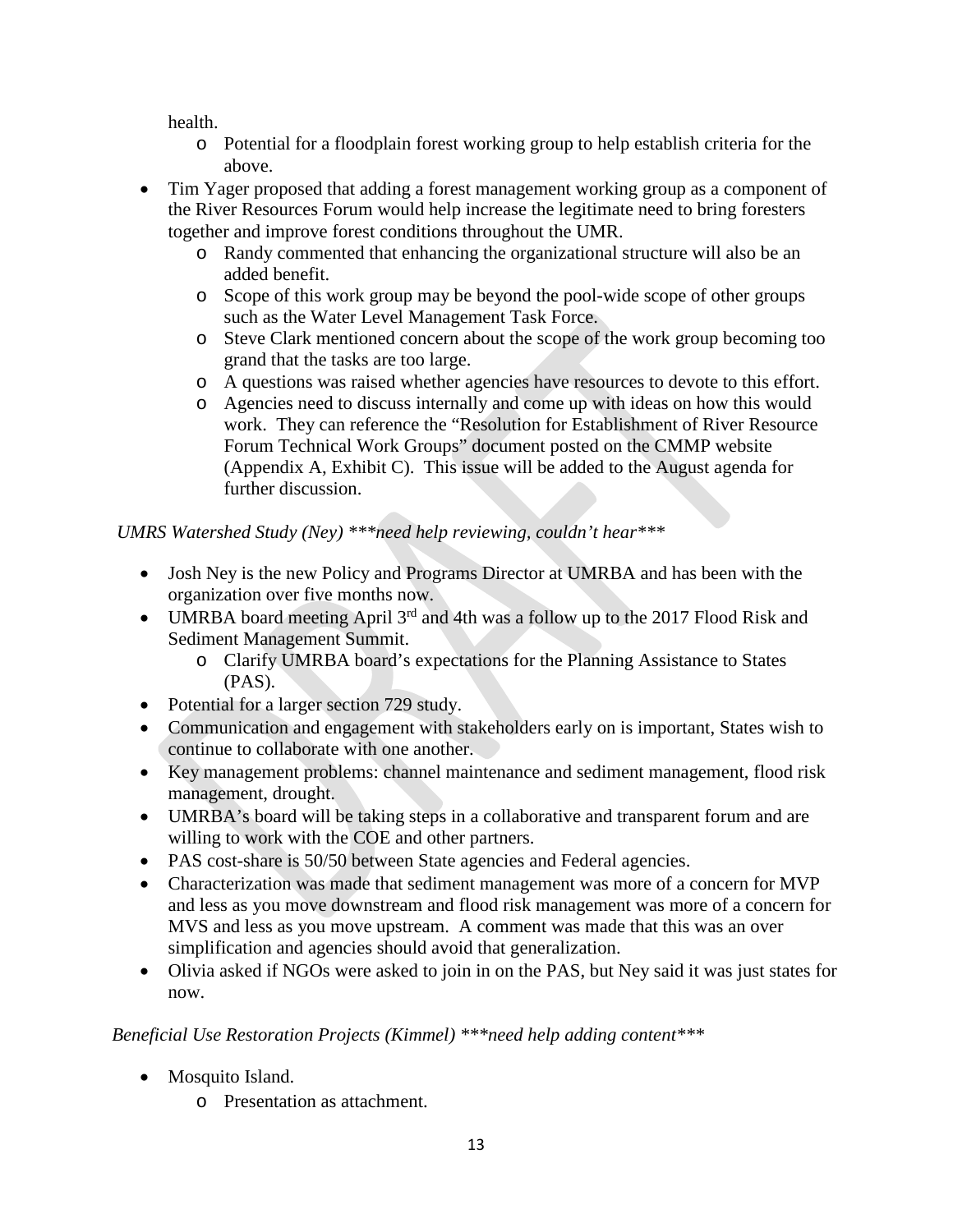- o Site visit was held on 22 March and grading completed on 27 March. Willow planting on 5 April and tree planting scheduled on 5 May.
- o Corps will schedule an OSIT meeting to inspect work. Long-term protection of historic part of island to be discussed by OSIT.

*Engineering with Nature (EWN) / Regional Sediment Management (RSM) (Hendrickson / Kimmel)*

- McMillan Island floodplain forest restoration Zach continuing to work with ERDC to obtain study funding through another channel in ERDC, possibly Engineering with Nature.
- Chippewa River.
	- $\circ$  2014 encountered a 20 plus day shutdown of the navigation channel part of the AAR was to obtain better information regarding sediment loads coming out of the Chippewa River.
	- o Studying the reach from Durand, WI to the mouth of the Chippewa River.
	- o Previous study was completed in the late 70's / early 80's stating that the annual bed material load from the Chippewa River is ~630,000 cy.
	- o 2018 USGS started collecting data on the Chippewa River combined effort with WI, MN, AZ, and CA Water Science Centers.
		- Dune tracking methodology where the USGS takes rapid multi-beam bathymetry data to track the movement of dunes.
		- USACE ERDC will be studying bed load utilizing dune tracking beginning 25 April.
	- o Using multiple techniques to collect sediment loads, the techniques can be compared for consistency.
	- o Acoustic Doppler gauges can be calibrated to sediment load and remain deployed so that we can obtain real-time sediment load data on the Chippewa River.
	- o Already collecting similar data on the MN River at Ft. Snelling.

## *Fish and Wildlife Work Group Activities (Dieterman)*

- Last meeting was in late Februsry.
- Work Group discussed use of HNA2 (Habitat Needs Assessment #2) tool for projects prioritization at last meeting.
- Kevin looking to schedule the next meeting mid-summer and will be reaching out to the FWWG to obtain suggestions for topics.

## *Water Level Management Task Force (Stefanski)*

• Tim Schlagenhaft shared the final draft version of the Audubon video that will be used to excite the public about drawdowns.